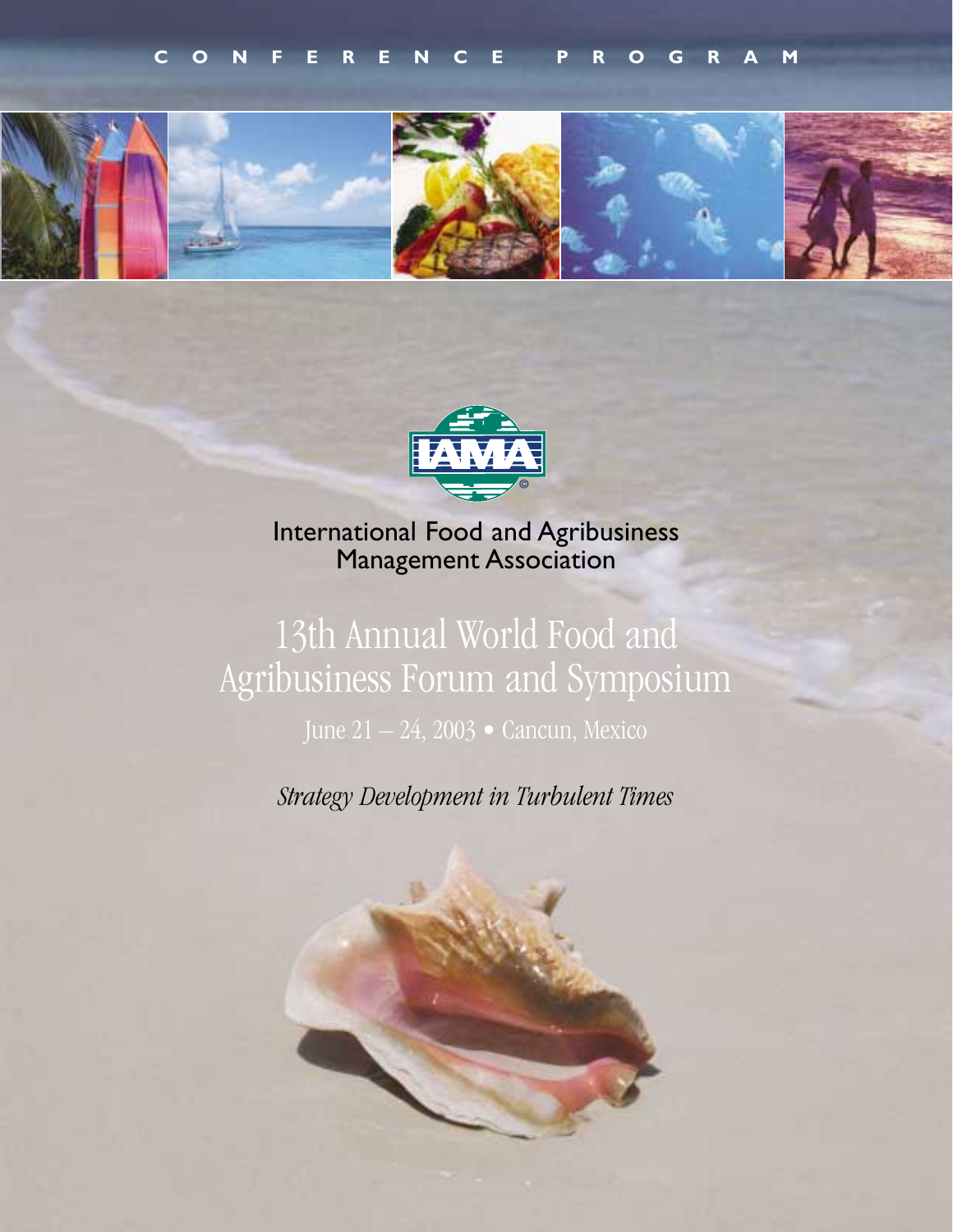# **Welcome**

**T**he peaceful and tranquil setting of Cancun belies the significant issues and challenges facing the members of the global agribusiness community. There should be no argument that the times facing food and agribusiness companies are uncertain and, in many cases, turbulent.

The focus of this year's Forum and Symposium is "Strategy Development in Turbulent Times", and the program committee could not have come up with a more fitting theme and program.

The world has changed significantly since the last meeting IAMA held in Cancun seven years ago. The progress and expansion of the EU, the rising economic challenge and position of the Chinese economy, the boom and bust of the dot-coms, increased public concern over the introduction of GMO foods, unheralded economic growth and then recession in the U.S., increasing concern and life changes resulting from terrorism, shifting global patterns of production, and conflicting trends of increased market access vs. increasing protectionism are among a few of the many changes that have taken place. These changes have impacted the global strategies and positioning of agribusiness and food firms in many ways.

From the Symposium, which will feature presentations and case studies on

management strategies, to the opening Forum speaker, who has written and lectured on creating opportunities in times of uncertainty, to the C.E.O.'s who will be appearing on various panels to discuss their perspectives on management strategies, this year's program presents a valuable and important perspective to those who take advantage of the talent that has been assembled to discuss this important and timely topic of strategy development in turbulent times.

What participants will take away from this conference is important knowledge for the strategic planning and positioning of companies that are not only seeking to survive, but also take advantage of the many opportunities that will present themselves as competitive forces inevitably bring about market corrections and repositioning of food and agribusiness companies.

Welcome to Cancun, and have an enjoyable conference.

# William Whipple 2002-2003 IAMA President

#### **Food and Agribusiness Symposium**

#### **SATURDAY, JUNE 21, 2003**

**8:30 AM – 10:00 AM – Grand Coral 2 & 3** Plenary Session – Challenges to Future Agrifood Corporate Strategy: Knowledge Management, Learning, and Real Options

**10:30 AM – 12:00 PM – Breakout Rooms** Concurrent Paper Presentations

**12:00 PM – 1:30 PM – Sunrise Terrace** Lunch

**1:30 PM – 5:00 PM – Board Room** 2004 Program Planning Committee Meeting

**1:30 PM – 3:00 PM – Breakout Rooms** Concurrent Paper Presentations

**3:30 PM – 5:00 PM – Breakout Rooms** Concurrent Paper Presentations

**7:00 PM – 8:30 PM – Restaurant Isla Contoy** Student Dinner with IAMA Executives

#### **SUNDAY, JUNE 22, 2003**

**8:30 AM – Coral Sea Room** Breakfast for Spa Package participants

**8:30 AM – 10:00 AM – Breakout Rooms** Concurrent Paper Presentations

**10:00AM – 2:00 PM – Coral Island Room** IAMA Board of Directors Meeting

**10:30 AM – 12:00 PM – Breakout Rooms** Concurrent Paper Presentations

**Program-at-a-Glance**

**12:00 PM – 1:30 PM – Sunrise Terrace** Lunch

**3:30 PM – 5:00 PM – Grand Coral 2 & 3** Bridge Session – A Dialogue on Ethics and Responsibility in Agribusiness Education and Practice

**5:00 PM – 6:00 PM – Coral Garden 1** IAMA Student Development Program – Agribusiness Industry Panel

**6:00 PM – 7:00 PM – Restaurant Isla Contoy & Sunrise Terrace**

Opening Reception – Honoring IAMA Fellows Award Winners

#### **Food and Agribusiness Forum**

#### **MONDAY, JUNE 23, 2003**

**8:00 AM – Fiesta Americana Lobby** Bus departs for the Chichén Itzá Mayan Ruins Tour

**8:30 AM – 8:45 AM – Grand Coral 2 & 3** Opening Remarks and Welcome

**8:45 AM – 9:45 AM – Grand Coral 2 & 3** Keynote Speaker

**10:30 AM – 12:00 PM – Grand Coral 2 & 3** CEO Roundtable: Managing in Uncertain Times

**12:00 PM – 1:30 PM – Sunset Terrace** Lunch

**1:30 PM – 3:00 PM – Grand Coral 2 & 3** Food Safety: Risk Communication Management

**3:45 PM – 5:00 PM – Grand Coral 2 & 3** Panel Discussion: Creating Value Through **Technology** 

**5:00 PM – 5:30 PM – Grand Coral 2 & 3** Business Meeting

**6:00 PM – 7:00 PM – Sunset Terrace** Presidential Reception

#### **TUESDAY, JUNE 24, 2003**

**8:30 AM – 10:00 AM – Grand Coral 2 & 3** Consumers in Interaction with Supply Chains

**10:30 AM – 12:00 PM – Grand Coral 2 & 3** Panel Discussion: Trade in the Americas

**12:00 PM – 1:45 PM – Grand Coral 1** Lunch – President Vicente Fox

**1:45 PM – 3:15 PM – Grand Coral 2 & 3**  CEO Panel: Globalization – Myths and Realities

**3:15 PM – 4:00 PM – Grand Coral 2 & 3**  Closing Remarks

**5:00 PM – 6:00 PM – Sunrise Terrace** Closing Cocktails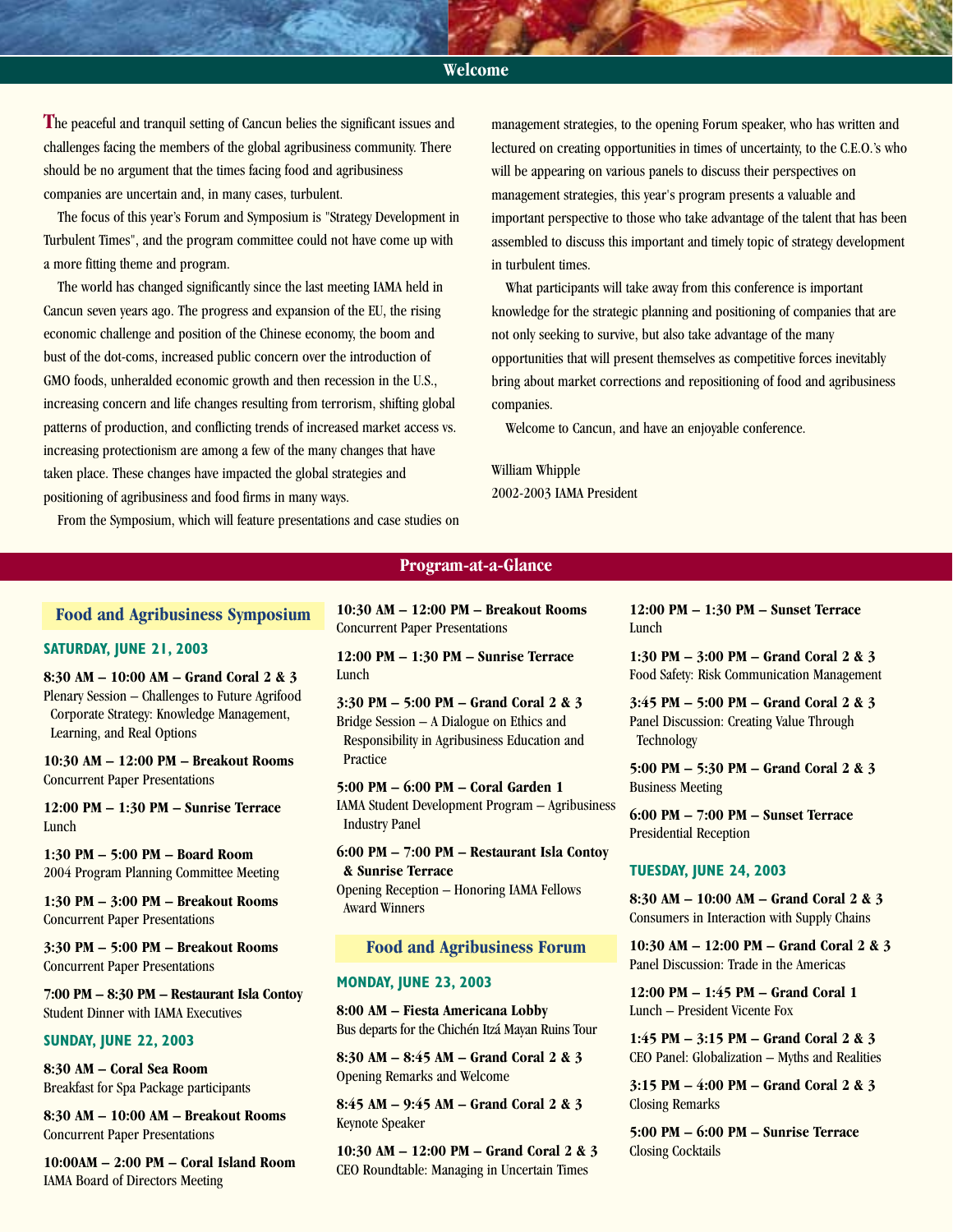#### **Food and Agribusiness Forum**

## **MONDAY, JUNE 23, 2003**

**8:00 AM – Fiesta Americana Lobby Bus departs for the Chichén Itzá Mayan Ruins Tour**

#### **8:30 AM – 8:45 AM – Grand Coral 2 & 3 Opening Remarks and Welcome**

*Introduction:* Dr. H. Christopher Peterson, *Professor & Chair of Consumer-Responsive Ag., Michigan State University, U.S.A. Welcome:* Mr. William Whipple, *Executive Vice President, Harris Nesbitt, U.S.A.*

# **8:45 AM – 9:45 AM – Grand Coral 2 & 3 Keynote Speaker**



*Speaker:* Dr. Rita Gunther McGrath, *Associate Professor, Columbia University, U.S.A. Introduction:* Dr. H. Christopher Peterson, *Professor & Chair of Consumer-Responsive Ag., Michigan State University, U.S.A.*

**Dr. Rita Gunther McGrath**

#### **Entrepreneurial Mindset, Strategies for Continuously Creating Opportunities in an Age of Uncertainty**

A member of the Columbia Business School faculty since 1993, Dr. Rita Gunther McGrath's research focuses on entrepreneurial strategies, emphasizing innovation, technology strategy, entrepreneurship and new venture management. Her articles appear in leading academic journals and have won several prestigious awards. She is on the editorial board of the Academy of Management Journal and the Strategic Management Journal. Her recent book titled *The Entrepreneurial Mindset: Strategies for Continuously Creating Opportunity in an Age of Uncertainty* offers a refreshingly practical blueprint for thinking and acting in environments that are fastpaced, rapidly changing, and highly uncertain. Dr. McGrath also teaches in top-rated executive education programs and is the Faculty Director for Leading Entrepreneurial Change in Organizations.

#### **9:45 AM – 10:30 AM – Grand Coral Foyer Break**

#### **10:30 AM – 12:00 PM – Grand Coral 2 & 3 CEO Roundtable: Managing in Uncertain Times**

*Moderator:* Mr. Ross McLaren, *President & CEO (Retired), Shaw's Supermarkets,Inc., U.S.A. Panelist:* Mr. Fred Ruiz, *Chairman, Ruiz Food Products, Inc., U.S.A.*

*Panelist:* Mr. Robert A. Peiser, *President & CEO, Imperial Sugar Company, U.S.A.*

Today's business environment can be characterized as having a high degree of uncertainty and turbulence. However, even with uncertainty, opportunities are

present. This panel of CEO's will discuss the issues and factors that characterize the uncertainty in the business environment and the management strategies that are needed to deal with them in order to not only survive, but to take advantage of opportunities that present themselves. Based on their experience, the panelists will discuss and point out examples of how companies can be successful in an uncertain environment and be capable of controlling their own destinies.

#### **12:00 PM – 1:30 PM – Sunset Terrace Lunch**

**1:30 PM – 3:00 PM – Grand Coral 2 & 3 Food Safety: Risk Communication Management** Organized by the IAMA Focus Group on Food Safety and Security

*Chair:* Mr. Hans Jöhr, *'03-'04 IAMA President, Corporate Head of Agriculture & Asst. Vice President, Nestec Ltd., Switzerland Presenter:* Mr. Ulrich Kihm, *CEO, Safe Food Solutions Inc., Switzerland Presenter:* Dr. Jeroen Bordewijk, *Unilever Bestfoods, The Netherlands Presenter:* Mr. Paul Ryan, *Senior Director, Food Marketing Institute, Western Australia*

With the goals of enhancing food quality and safety and ensuring a global approach to food safety policy, effective management and communications are in the best interests of all stakeholders in the food chain. Appropriate procedures and methods can improve the safe handling of raw material by producers and distributors, thus insuring the safety of the product that reaches consumers. Minimizing food safety incidents and preventing malpractice at every stage of the food chain is key to consumer trust. Communication, information sharing and effective management is essential in the dissemination of knowledge and understanding of issues in building consumer confidence. This session offers some practical experiences in building confidence and trust throughout the food chain.

**3:00 PM – 3:45 PM – Grand Coral Foyer Break**

#### **3:45 PM – 5:00 PM – Grand Coral 2 & 3 Panel Discussion: Creating Value Through Technology**

Organized by the IAMA Focus Group on Technology

*Moderator:* Dr. Michael Boehlje, *Professor, Purdue University, U.S.A.*

*Panelist:* Mr. Lynn F. White, *Vice President of Global Ag Services, Deere & Co., U.S.A. Panelist:* Lic. Marcelo Arguelles, *President, Sidus*

*S.A.& Biosidus S.A., Argentina*

*Panelist:* Mr. James M. Thompson, *CEO, FXA Group,Thailand*

Technology plays an important role not only in providing solutions to issues and problems faced by the business community, but also in creating value in the food chain. This session will cover a number of topics related to the use of technology. These include creating value through speeding the enhancement of commercialization and adoption rates, gaining consumer acceptance, capital market access, capturing and sharing of value by different food chain segments, and protecting intellectual property rights. The panelists will also discuss strategies in an uncertain research, development, and business environment, to include technology adoption analysis, market analysis, evaluation of options and alternatives, and commercialization models.

#### **5:00 PM – 5:30 PM – Grand Coral 2 & 3 Business Meeting**

**6:00 PM – 7:00 PM – Sunset Terrace Presidential Reception**

*(Drinks & Heavy Hors d'oeuvres)*

# **TUESDAY, JUNE 24, 2003**

**8:30 AM – 10:00 AM – Grand Coral 2 & 3 Consumers in Interaction with Supply Chains** Organized by the IAMA Focus Group on Food Chain Management

*Chair:* Dr. Jan van Roekel, *Managing Director, COKON, The Netherlands*

*Moderator:* Dr. Michael Cook, *Professor, University of Missouri, U.S.A. Presenter:* Mr. Tom den Hertog, *President, Ahold Brazil - Bompreco S.A. Supermercado do Nordeste, Brazil.*

*Presenter:* Mr. Lloyd Hetherington, *Executive VP, Environics International, Canada*

A knowledgeable and informed consumer is essential to effective supply chain management. Too many times, controversy has erupted causing mistrust and uncertainty to participants in the supply chain. This session will focus on the communication between supply chain participants and consumers which is a "two way street". Discussion will focus on strategies of companies to inform consumers about chain activities that include production, processing, distribution, product, environment, food safety and scandals. It will also include communication strategies on how to respond to consumer concerns and actions. A presentation of the results of public opinion research studies and best practices in communications will provide useful information on developing strategies.

#### **10:00 AM – 10:30 AM – Grand Coral Foyer Break**

#### **10:30 AM – 12:00 PM – Grand Coral 2 & 3 Panel Discussion: Trade in the Americas**

*Moderator:* Dr. G. Edward Schuh, *Director, Hubert H. Humphrey Institute of Public Affairs, University of Minnesota, U.S.A. Overview:* Mr. Remy Jurenas, *Specialist in Agricultural Policy, Congressional Research Service, Library of Congress, U.S.A. Panelist:* Mr. Mike Walter, *Sr. Vice President, ConAgra Foods, U.S.A.*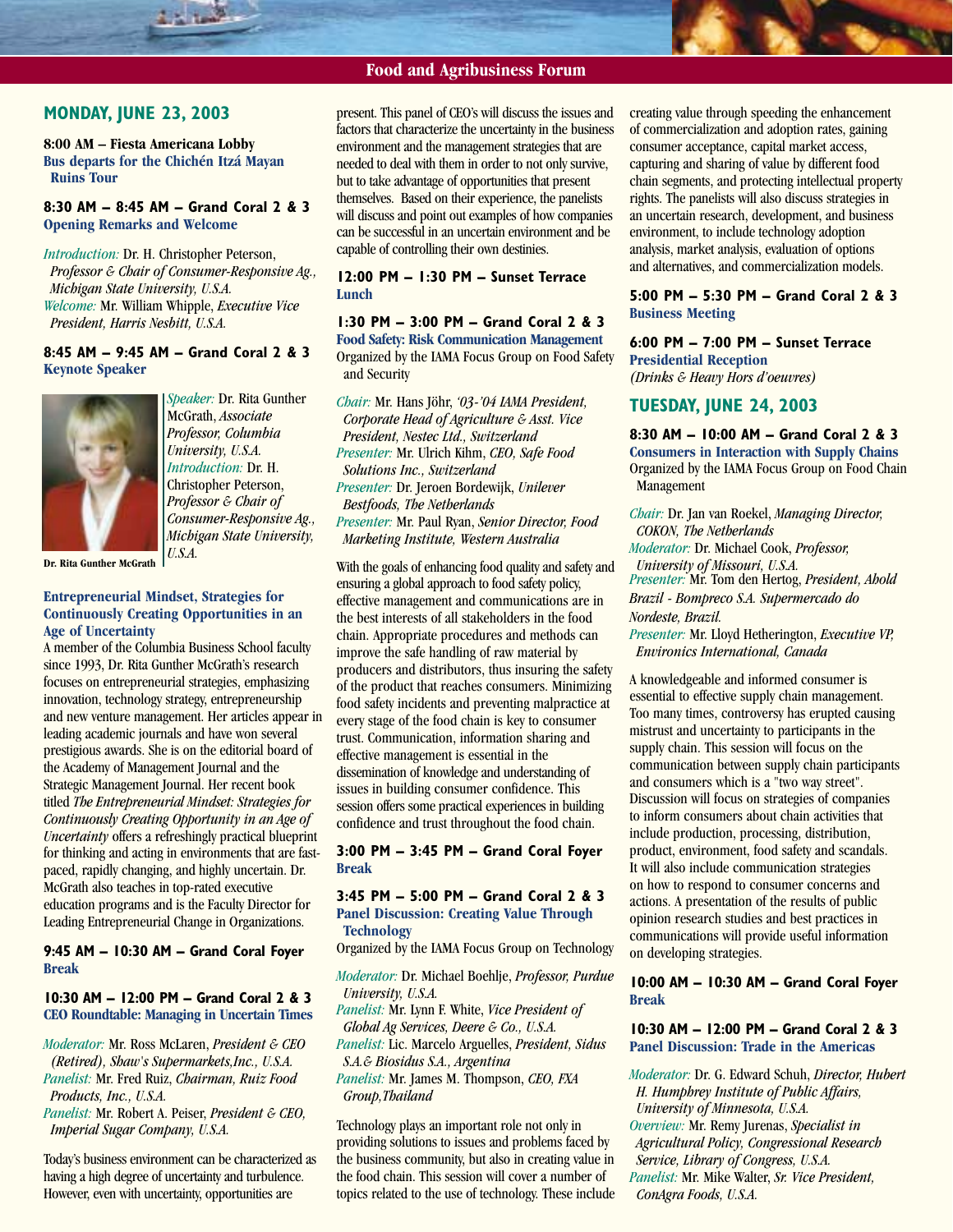# **Food and Agribusiness Forum**

*Panelist:* Mr. Armando Paredes Arroyo Loza, *Director General, Agroindustrias Apal, S.A. de C.V., México*

*Panelist:* Ing. Héctor Laurence, *President and CEO, H L Partners SA, Argentina*

If negotiators can reach agreement on a Free Trade in the Americas Agreement (FTAA), hemispheric free trade in agriculture is envisioned by about 2020. However, there are many unresolved issues as negotiators begin to consider specific commodities and food products that each country has historically protected. There is solid evidence that an FTAA would result in an overall economic benefit to the hemisphere. In getting to a final agreement, there will have to be compromises. Some sectors and countries will benefit, while others will not. If a FTAA becomes reality, what are the consequences for business firms doing business in the region, and what management strategies and alternatives need to be considered? This session will explore these questions and others regarding the possibility of FTAA taking place.

#### **12:00 PM – 1:45 PM – Grand Coral 1 Lunch**



Fox, *President of Mexico Introduction:* Lic. Pedro Biren Bosch Guha, *Governmental Relations Director, SAVIA, S.A. de C.V., Mexico*

*Speaker:* President Vicente

**Vicente Fox, President of Mexico**

# **1:45 PM – 3:15 PM – Grand Coral 2 & 3 CEO Panel: Globalization – Myths and Realities**

*Moderator:* Mr. David Farley, *President, Calcot, U.S.A. Overview:* Prof. Paul van Seters, *Executive Director, Globus, The Netherlands Panelist:* Mr. Gustavo Grobocopatel, *CEO, Mayorcrops, Los Grobo Agropecuaria, Argentina. Panelist:* Lic. Pedro Biren Bosch Guha, *Governmental Relations Director, SAVIA, S.A. de C.V., Mexico*

The issue of globalization is involved in a storm of controversy. The opening of global markets, global sourcing, elimination or minimization of trade barriers and trade expansion through foreign investment has resulted in both positive and negative experiences in the business community. Further, the issue of globalization has taken on many dimensions other than economic ones as evidenced by worldwide protests in the last two years as many groups used anti-globalization arguments to further various causes. Out of this controversy has come arguments both for and against globalization. Some of these arguments are based on myths or misstatements of fact; others are based on the realities of the business environment

and marketplace. This session will focus on these myths and realities and the management strategies that business executives need to consider.

#### **3:15 PM – 4:00 PM – Grand Coral 2 & 3 Closing Remarks**

*Conference Overview:* Dr. Jerome Siebert, *Executive Director, IAMA, U.S.A. Closing Remarks:* Mr. Hans Jöhr, *2003-2004 President of IAMA, Corporate Head of Agriculture & Asst. Vice President, Nestec Ltd., Switzerland*

**5:00 PM – 6:00 PM – Sunrise Terrace Closing Cocktails**

# **Food and Agribusiness Symposium**

# **SATURDAY, JUNE 21, 2003**

**8:30 AM – 10:00 AM – Grand Coral 2 & 3 Plenary Session – Challenges to Future Agrifood Corporate Strategy: Knowledge Management, Learning, and Real Options**

*Moderator:* Dr. John Nichols, *Professor & Assoc. Head, Texas A&M University, U.S.A. Presenter:* Dr. Thomas Sporleder, *Professor, The Ohio State University, U.S.A. Presenter:* Dr. H. Christopher Peterson, *Prof. & Chair of Consumer-Responsive Ag., Michigan State University, U.S.A. Discussant:* Dr. Onno Omta, *Full Professor, Wageningen University, The Netherlands Discussant:* Dr. David G. Barton, *Professor, Kansas State University, U.S.A.*

Contemporary writing recognizes that three key components of the intellectual capital of a firm are human capital, social capital, and structural capital. Increasingly, management and economics literature is recognizing that a leading challenge for managers is to manage the knowledge base of the firm. A future challenge for agrifood firms is to embrace strategy that includes, at least conceptually, knowledge as a strategic asset of a firm. Knowledge and its management are emerging in contemporary thought as a potential source of sustainable competitive advantage. Logic leads to the conclusion that the conceptual foundations of knowledge management, learning, and real options could enrich the formulation of agrifood firm corporate strategy. This session will further develop aspects of firm level knowledge management through a synergistic collection of analyses and a unique contribution to the literature that adopts an agrifood corporate strategy perspective.

**10:00 AM – 10:30 AM – Grand Coral Foyer Break**

**10:30 AM – 12:00 PM – Breakout Rooms Concurrent Paper Presentations**

#### **Consumer Preferences – Coral Kingdom 1**

*"Impact Of Information On The Demand For Credence Characteristics"* Dr. Jukka Kola, *University of Helsinki, Finland*

*"Consumer Perception On Alternative Poultry"*

Ms. Tatiana Farina, *University of São Paulo, Brazil*

*"Consumer Perceptions For Public And Private Sector Certification Of Beef Products In The United States And The United Kingdom."* Dr. DeeVon Bailey, *Utah State University, U.S.A.*

*"Focus Group Approach To Gauging Social Acceptance Of Agricultural Biotechnology: Some Preliminary Findings"* Dr. Enefiok Ekanem, *Tennessee State University, U.S.A.*

**Supply Chain Analysis – Coral Kingdom 2**

*"Clusters, Chains & Nets Three Agribusiness Supply Models. Three Cases In Argentina Under Nie & Agribusiness Approach"*

Ing. Hector Ordoñez, *Buenos Aires University, Argentina*

*"Understanding The Relationship Between Product Specifications And Coordination In Agri-Business Supply Chains: An Examination Of The New Zealand Meat Industry"* Dr. Altair de Moura, *Lincoln University, New Zealand*

*"Designing Effective Supply Chains Of Fresh Produce, Initiated By Supermarkets In China, A Case Study On Suguo Supermarket."*

Dr. Xiangyang Chang, *Nanjing Agricultural University, China*

*"A Proposal Of Managerial Method To Assure The Final Product Quality Into Agri-Food Supply Chains."*

Mr. Miguel Borrás, *Polytechnic University of Cartagena (UPCT), Spain*

**Multinational Firm Analysis – Coral Kingdom 3**

*"The Internationalization' Determinants Of The Small Agro-Food Firms: Hypotheses And Statistical Tests"* Dr. Hervé Remaud, *INRA, France*

*"Why Are There So Many Small Agro-Food Firms In OECD Countries? The Case Of French Agro-Food Sector"* Dr. Hervé Remaud, *INRA, France*

*"Multinational Firms In The Brazilian Food Industry"* Dr. Elizabeth Farina, *Universidade de São Paulo, Brazil*

*"Technological Fields And Concentration Of Innovation Among Food And Beverage Multinationals"* Dr. Ruth Rama, *CSIC, Spain*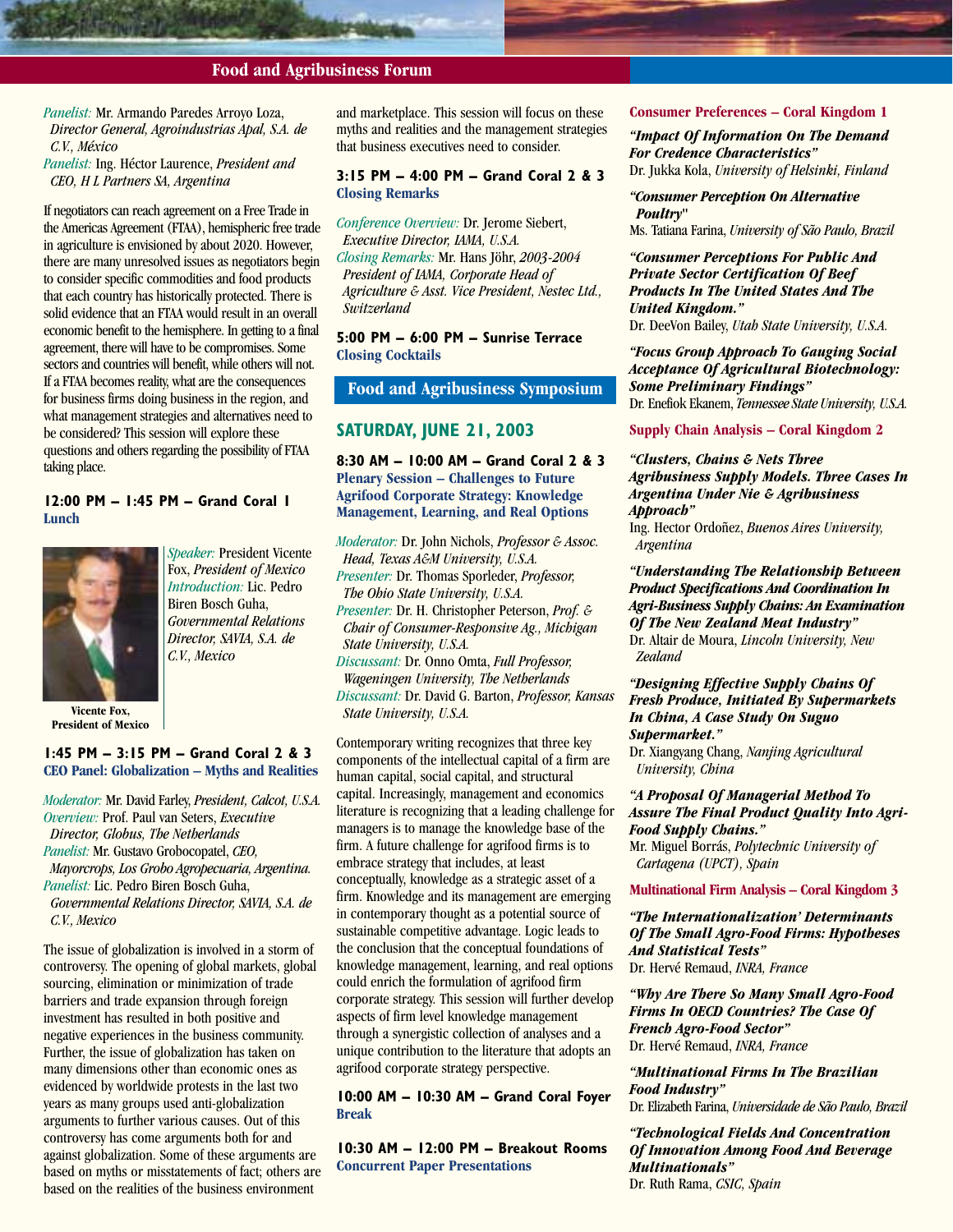# **Food and Agribusiness Symposium**

#### **Conservation – Coral Garden 1**

*"Global Conservation Trust, an initiative being implemented by the CGIAR and FAO in order to preserve germplasm of relevant plant species for future generations."* Dr. Claudio Barriga, *Executive Director, Center for Agribusiness Development, Chile*

**12:00 PM – 1:30 PM – Sunrise Terrace Lunch**

# **1:30 PM – 5:00 PM – Board Room 2004 Program Planning Committee Meeting**

**1:30 PM – 3:00 PM – Breakout Rooms Concurrent Paper Presentations**

#### **Policy – Coral Kingdom 1**

*"Alternative Dispute Resolution And Peace Making For Resolving Agribusiness And Food Management Conflict Resolution In The Free Trade Area Of The Americas Grass Roots Initiatives With International Applications"* Ms. Rodica Evtuhovici, *Arizona State University East, U.S.A.*

#### *"Implications Of The Non-Common Agricultural Policy In The Enlarged European Union"* Dr. Jukka Kola, *University of Helsinki, Finland*

#### *"US-Mexico Food Systems And The Tomato Trade Dispute"*

Dr. Dennis Conley, *University of Nebraska* **–** *Lincoln, U.S.A.*

#### *"A New Institutional Economic Analysis Of Small Farmer Contracts And Relations In The Sugar Supply Chains In South Africa And Swaziland"*

Mr. Micah Masuku, *University of Pretoria, South Africa*

**Information and Knowledge Management – Coral Kingdom 2**

# *"Knowledge Management And Communities Of Practice: An Experience From Rabobank Australia And New Zealand."*

Mr. Brad Hinton, *Rabo Australia Limited, Australia*

#### *"Emerging Importance Of Bio-Based Products And Bio-Energy In The U.S. Economy: Information Dissemination And Training Of Students"* Dr. Surendra Singh, *Tennessee State University, U.S.A.*

*"Agribusiness Executive Education &*

*Knowledge Exchange"* Ms. Maria Jatib, *University of Buenos Aires, Argentina*

#### *"Price Relationships Among North American Fresh Tomato Markets: A Comparison Between Mexican And US Markets"*

Dr. Luz Padilla-Bernal, *Universidad Autónoma de Zacatecas, México*

#### **Managerial Decisions – Coral Kingdom 3**

*"Cargill Hybrid Seeds Mexico - A Case Study"* Mr. Carlos Trejo-Pech, *Universidad Panamericana at Guadalajara, México*

*"Analysis of U.S. Consumer Preferences for Labeling of Biotech Foods"* Dr. R. Wes Harrison, *Louisiana State University, U.S.A.*

*"Resource-Based View, Industrial Clusters And Competitive Capabilities: A Case Study In South Brazilian Wineries"* Mr. Eduardo Wilk, *UFRGS* **–** *Federal University of Rio Grande do Sul, Brazil*

#### *"Agribusiness Management Of Exchange Rate Risk"*

Dr. Dennis Conley, *University of Nebraska* **–** *Lincoln, U.S.A.*

**3:00 PM – 3:30 PM – Second Floor Foyer Break**

**3:30 PM – 5:00 PM – Breakout Rooms Concurrent Paper Presentations**

#### **Valuation Analysis – Coral Kingdom 1**

*"Valuation Of Target Firms Acquired In The Food Sector During The 1996-2001 Wave"* Dr. Francis Declerck, *ESSEC Business School, France*

*"Measuring Industry And Firm Effects In Food And Agribusiness Firms"* Dr. Michael Boland, *Kansas State University, U.S.A.*

*"Sugarcane Growers' Perceptions Of A Graduated Mortgage Loan Repayment Scheme To Buy Farmland In Kwazulu-Natal, South Africa"*

Mr. Mark Darroch, *University of Natal, South Africa*

# *"The Perception Of Changes In A Producing Co-Operative Due To The Forming Of A Strategic Alliance: The Case Of Swine Raisers Co-Operative From Encantado-RS And Tetra Pak"*

Dr. Eugenio Ávila Pedrozo, *Federal University of the Rio Grande do Sul, Brazil*

#### **Environmental Concerns and Sustainability – Coral Kingdom 2**

#### *"Towards An Improved Environmental Reporting Structure For Companies In Food And Agribusiness Chains"*

Dr. Harry Bremmers, *Wageningen University, The Netherlands*

*"Sustainable Agribusiness: Developing Local Solutions To Global Challenges In The Regional Agribusiness Sector In Australia"* Mr. Peter Hansford, *Department of Primary Industries, Australia*

*"Sustainable Development Of Rural Areas As A Direction For Economic Policy"* Mrs. Olga Panteleeva, *Kostroma State Agricultural Academy, Russia*

#### *"Carbon Market: Business Incentives For Sustainability"*

Mr. Marco Conejero, *University of São Paulo – PENSA, Brazil*

#### **IAMA Student Presentations – Coral Kingdom 3**

IAMA student members will present research papers and discuss research topics and methods with some of IAMA's leading Academic and Industry members.

**7:00 PM – 8:30 PM – Restaurant Isla Contoy Student Dinner with IAMA Executives** (no-host)

IAMA student members are invited to join the IAMA Officers and Board Members for dinner. This will be a fun, informal opportunity for our student members to interact with IAMA's leaders.

#### **SUNDAY, JUNE 22, 2003**

**8:30 AM – Coral Sea Room Breakfast for Spa Package participants**

**8:30 AM – 10:00 AM – Breakout Rooms Concurrent Paper Presentations**

**Food Safety – Coral Kingdom 1**

#### *"Food Safety And Fear: An Exploratory Analysis"*

Dr. Gregory Baker, *Santa Clara University, U.S.A.*

#### *"Food Safety And Quality Assurance Key Drivers Of Competitiveness"* Ms. Maria Jatib, *University of Buenos Aires,*

*Argentina*

# *"Food Safety In The Meat Industry: A Regulatory Quagmire"*

Dr. Peter Goldsmith, *University of Illinois at Urbana - Champaign, U.S.A.*

*"Streamlining The Risk Analysis Process And Ensuring The Optimal Organizations For Food Safety: The Case Application To Biotechnology Of Fusarium Species"* Mr. Darcy Pawlik, *University of Saskatchewan, Canada*

#### **Innovation – Coral Kingdom 2**

*"Innovative Strategies In The Food Processing Industry: Fundamental Relationships Between Institutional, Competitive, Technological And Organizational Dimensions (Case Studies)"* Mr. Jean Révillion, *Universidade Federal do Rio Grande do Sul, Brazil*

*"Product Innovation And Imperfect Competition In The Italian Fruit-Drink Industry"*

Dr. Carlo Russo, *University of Cassino, Italy*

#### *"Innovation Through (International) Food Supply Chain Development; A Research Agenda."*

Dr. Jacques Trienekens, *Wageningen University, The Netherlands*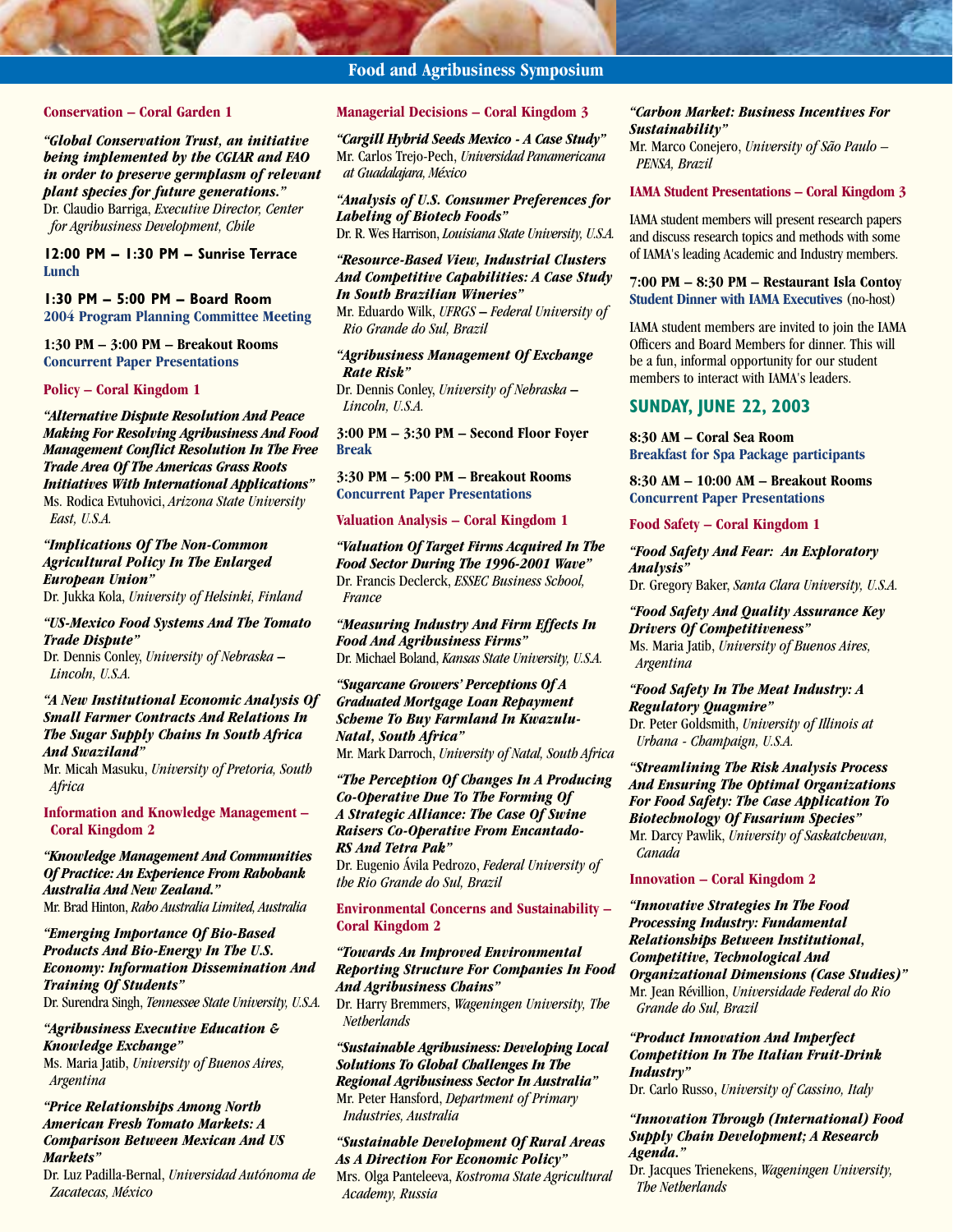*"Agri-Food Innovation In Developing Countries: The Role Of Retailers"* Dr. James Hagen, *Cornell University, U.S.A.*

#### **Vertical Coordination and Creating Value – Coral Kingdom 3**

*"Creating Value Through Traceability Solutions: A Case Study"* Ms. Amy Bantham, *Food Origins, U.S.A.*

*"Evaluation Of Alternative Coordination Systems Between Producers And Packers In The Pork Value Chain"* Dr. Allan Gray, *Purdue University, U.S.A.*

*"The Impact Of Downstream Network Subgroups On Collaboration And Performance. A Survey Of Buyer-Supplier Relationships In The Dutch Flower Sector."* Mr. Danny Claro, *Wageningen University* **–** *WUR, The Netherlands*

#### *"Strategic Alliances And Sustainable Coffee Production: The Shaded System Of Baturite, State Of Ceara, Brazil"* Dr. M. Sylvia Saes, *PENSA/USP* **–** *University of Sao Paulo, Brazil*

**Discussion Session – Coral Garden 1**

#### *"The Comparative Teaching Of Courses On Managing Market And Economic Risks"* Dr. Dennis Conley, *University of Nebraska* **–** *Lincoln, U.S.A.*

**10:00 AM – 10:30 AM – Second Floor Foyer Break**

**10:00AM – 2:00 PM – Coral Island Room IAMA Board of Directors Meeting**

**10:30 AM – 12:00 PM – Breakout Rooms Concurrent Paper Presentations**

**Quality, Risk, and Systems Analysis – Coral Kingdom 1**

*"Smallholder Product Quality Certification In Absence Of The State: Frango Colonial In Santa Catarina, Brazil"* Dr. Guy Henry, *CIRAD-Amis, France*

*"Constraints And Limitations To The Design And Implementation Of Origin And Quality Assurance Systems For Argentine Beef"* Mr. Hernán Palau, *Buenos Aires University, Argentina*

#### *"Towards A National Agribusiness System: A Conceptual Framework"*

Mr. Eduardo Wilk, *UFRGS – Federal University of Rio Grande do Sul, Brazil*

#### *"Land Rights And Their Impacts On Agricultural Efficiency, Investments And Land Markets In Zimbabwe"*

Mr. Maxwell Mutema, *University of Reading, United Kingdom*

# **Education & Knowledge Transfer – Coral Kingdom 2**

*"Agribusiness Curriculum Development And Teacher Training In Russia"* Dr. Mark Wade, *University of Tennessee, U.S.A.*

# *"Communicating Nutritional Information To The Global Consumer: Adapting To Shifting Consumer Attitudes Toward Nutrition"*

Dr. Eric Thor, *Arizona State University* **–** *East Campus, U.S.A.*

*"New Education Tools In Food And Agribusiness In Turbulent Times As FTAA (Free Trade Areas Of America) Are Implemented"* Dr. Eric Thor, *Arizona State University* **–** *East Campus, U.S.A.*

#### *"Marketing Planning Process Under A Network Approach"* Dr. Marcos Fava Neves, *Universidade de São*

*Paulo, Brazil*

#### **Case Studies – Coral Kingdom 3**

*"The BYU Dairy Embryo Transfer Case"* Dr. Mark Hansen, *Brigham Young University, U.S.A.*

#### *"Potato Industry Dynamics: If The Consumer Only Knew"* Dr. Mark Hansen, *Brigham Young University, U.S.A.*

#### *"Meeting Private Grades And Standards In Transition Agriculture: Experiences From The Armenian Dairy Industry*"

Dr. Hamish Gow, *University of Illinois at Urbana – Champaign, U.S.A.*

*"Consumer's Attitude Towards Labeled And Unlabeled GM Food Products In Italy"* Dr. Stefano Boccaletti, *Universitá Cattolica del S. Cuore, Italy*

**Poster Presentations – Coral Garden 1**

*"Improving Supply Chain Management: Results From The Peach Canning Sector In Southern Brazil"*

Dr. Donald Larson, *The Ohio State University, U.S.A.*

*"Economic Development, Food Security And International Strategic Investment In LDCs: A Successful Case – Cabo Verde"* Dr. Bernardo Pacheco de Carvalho, *University of Lisbon, Portugal*

#### *"Agribusiness In A Turbulent World: A Study Of Challenges Faced By A Developing Country"*

Dr. Harbhajan Kehal, *University of Western Sydney, Australia*

# *"Agribusiness Executive Education In Mexico, The Case Of The Colegio De Postgraduados De México"*

Dr. M. Carmen Lopez Reyna, *Colegio de Postgraduados en Ciencias Agricolas, México*

#### **12:00 PM – 1:30 PM – Sunrise Terrace Lunch**

**3:30 PM – 5:00 PM – Grand Coral 2 & 3 Bridge Session** (Forum participants are invited) **A Dialogue on Ethics and Responsibility in Agribusiness Education and Practice Organized by the IAMA Focus Group on Education and Knowledge Transfer**

*Moderator:* Ing. Hector Ordoñez, *Professor & Commerce Chair, Buenos Aires University, Argentina*

*Panelist:* Dr. Rafael Carbonell De Masy, *Professor of Rural Development & Agribusiness, Pontificia University Gregoriana, Italy Panelist:* Ms. Erica Kuhlmann, *Managing Director, Harris Nesbitt, U.S.A.*

Shock waves were felt around the world this past year when failures in accounting (and accountability) systems and in corporate boardrooms were revealed, causing plummeting stock prices and several high profile bankruptcies. While these traumas have not been as evident (or at least as newsworthy) in agribusiness and food circles, the ever widening loss of trust in financial markets and elsewhere in the economy is certainly affecting everyone. This session will present an opportunity to examine issues and exchange ideas regarding business ethics and corporate responsibility as it is being addressed by academics in their teaching programs and by business leaders through corporate training and leadership programs.

#### **5:00 PM – 6:00 PM – Coral Garden 1 IAMA Student Development Program Agribusiness Industry Panel**

IAMA student members are invited to an interactive session with a panel of agribusiness executives from across the food chain. These professionals will share their unique perspectives on the food & agribusiness industry and interact with students during an informal question and answer session.

**6:00 PM – 7:00 PM – Restaurant Isla Contoy & Sunrise Terrace Opening Reception – Honoring IAMA Fellows**

**IAMA Fellows Award Ceremony** *(Drinks & Heavy Hors d'oeuvres)*

# **Food and Agribusiness Symposium**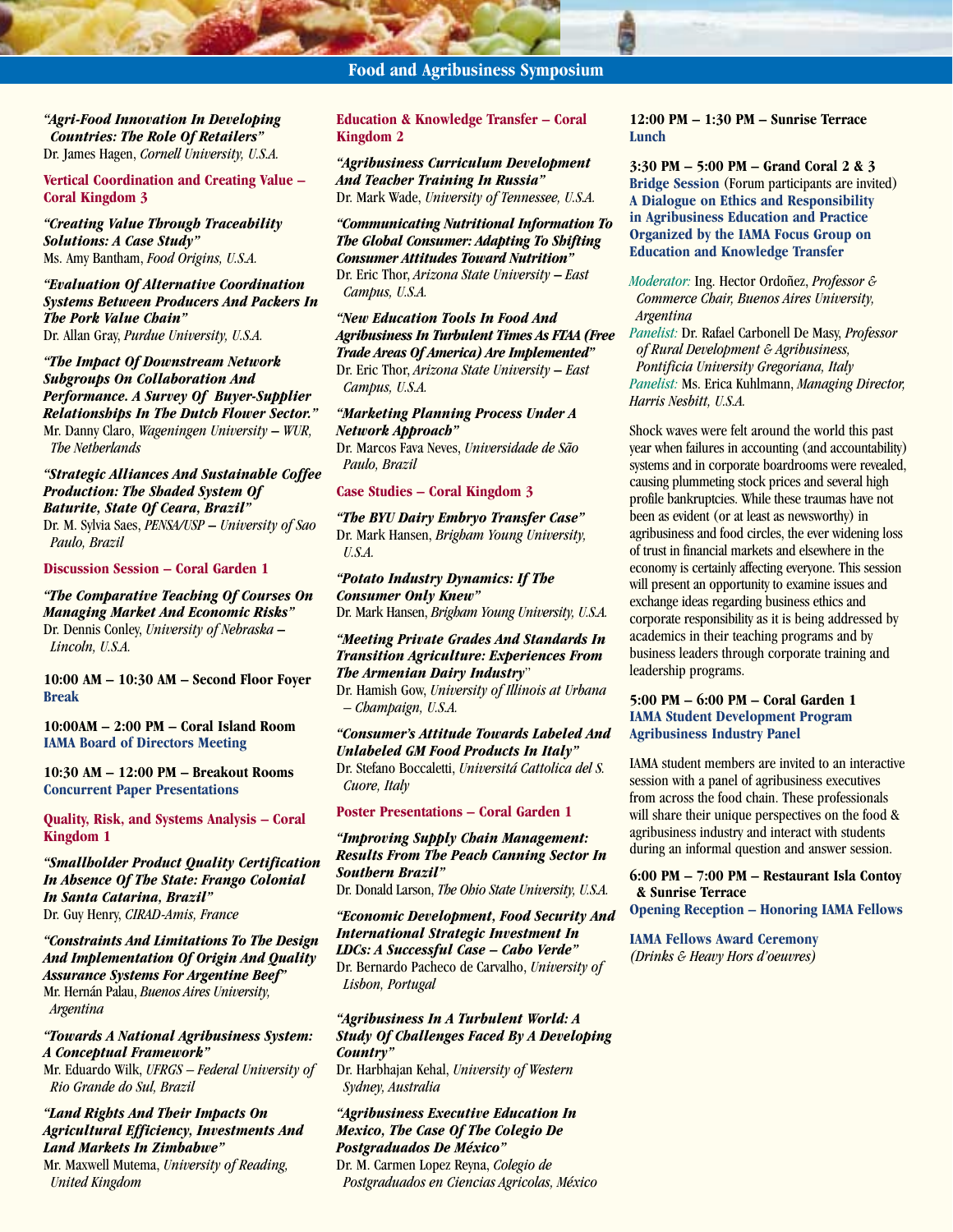# **SATURDAY AND SUNDAY**

#### **Poster Displays – Grand Coral Foyer**

*"Improving Agricultural Output In Nigeria Through Improved Information And Technology Transfer"*

Dr. Mark Wade, *University of Tennessee, U.S.A.*

#### *"An Exploratory Study About The Possibility Of Adoption Of The Theory Of Constraints In The Identification And Analysis Of Bottlenecks In Supply Chains"* Dr. Sergio de Gusmão, *Pontifícia Universidade*

*Católica do Rio Grande do Sul, Brazil*

#### *"Negligent Hiring And Employee Rights: The Case Of Southeast Aerial Spray Applicators"* Dr. Mark Wade, *University of Tennessee, U.S.A.*

*"Electronic Pasteurization Vs. Gamma Irradiation: What Do Consumers Prefer?"* Mr. Arsen Poghosyan, *Armenian Agricultural Academy, Armenia*

#### *"Three Continents, And Three Approaches To Food Trade And Safety For Turbulent Times"*

Dr. Eric Thor, *Arizona State University – East Campus, U.S.A.*

#### *"Perspective On The Improvement Of The Economic Status Of Rural Women In Underdeveloped Countries Based On Improved Methods Of Animal Husbandry, Animal Health, And Marketing Of Animal Products."*

Ms. Sharon Madson, *Arizona State University, U.S.A.*

*"Can Ecolabeling Substitute For Environmental Regulation?"* Dr. Ashley Renck, *Texas A&M – Commerce, U.S.A.*

*"Agribusiness Using Water And Sun During Turbulent Times: A Case In Ecuador."* Dr. Eric Thor, *Arizona State University – East Campus, U.S.A.*

#### *"Employment And Agrarian Sector Development"*

Mrs. Victoriya Onegina, *Kharkiv State Technical Univ. of Agriculture, Ukraine*



**Since its founding,** IAMA has been successful due to the vision, hard work and creative efforts of a few key individuals. These individuals have distinguished themselves as leaders in the food and agribusiness industry as well as in service to IAMA. In recognition of these efforts, the Board of Directors voted to establish a "Fellows" award. This is the highest award given by IAMA and is awarded only to members who have made outstanding and sustained contributions to the success of the organization, and are demonstrated leaders in the food and agribusiness industry.

**Inaugural Fellows of the International Food and Agribusiness Management Association Dwayne Andreas**, *Founding Member and Past President*

**Francesco Braga**, *International Program Chair* **Gian Paolo Cesaretti,** *International Program Chair, Board Member*

**Dennis Conley**, *International Program Chair*

**Michael Cook**, *International Program Chair*

**Gail L. Cramer**, *Founding Member*

**Clarence F. Davan**, *Founding Member*

**Ian Fairnie**, *Board Member, International Program Chair*

**Hubert Faucher**, *International Program Chair*

**Charles E. French**, *Founding Member*

**Ray A. Goldberg**, *Founding Member, Past-President*

**William D. Gorman**, *Founding Member, International Program Chair, Executive Director*

**Heinz Imhoff**, *Past-President*

**Luis Kaufmann**, *Past-President*

**Kerry K. Litzenberg**, *Founding Member*

**Ross McLaren**, *Past-President*

**Araujo Ney**, *(deceased), Founding Membe*r

**John Nichols**, *International Program Chair*

**James Nielsen**, *Founding Member*

**Hector Ordoñez**, *International Program Chair*

**Roland Robinson**, *(deceased), Founding Member*

**Vernon Schneider**, *(deceased), Founding Member, Executive Director*

**Jerome Siebert**, *International Program Chair, Executive Director*

**Joseph P. Sullivan**, *Past-President*

**Jonathan F. Taylor**, *Past-President*

**Thomas N. Urban**, *Past-President*

**Herman H.F. Wijffels**, *Past-President*

**Michael W. Wolverton**, *Founding Member*

**Max S. Wortman**, *Founding Member, International Program Chair* **Clayton K. Yeutter**, *Past-President* **Decio Zylberstajn**, *International Program Chair*

# **IAMA Fellows Award Winners Cultural and Recreational Activities**

# **SUNDAY, JUNE 22, 2003**

#### **Spa Package**

Spend a relaxing morning at the Boutique Spa located inside the Fiesta Americana Grand Coral Beach Hotel. The spa package includes a special breakfast along with your choice of two spa treatments.

Breakfast will begin at 8:30 AM on Sunday, June 22 in the Coral Sea Room of the Fiesta Americana Grand Coral Beach Hotel. Please sign-up for your spa treatments at the registration desk. **Spa Fee: US \$125**

#### **MONDAY, JUNE 23, 2003**

#### **Chichén Itzá Mayan Ruins Tou**r

Chichén Itzá was first settled around 300 BC as Mayan groups began to gather around cenotes, the natural wells that constitute the Yucatán Peninsula's only source of fresh water. By 200 BC, Chichén Itzá had become a thriving metropolis with a population of 50,000. The city grew rich from trading salt, ceramics, feathers and honey. Monumental building came to an end around 1100 or 1200 AD when Chichén Itzá was presumably abandoned. There has been no evidence uncovered of manmade or natural disasters to explain why Chichén Itzá was abandoned. The city covers about 25 square kilometers, with many buildings yet to be discovered.

This tour will leave at 8:00 AM on Monday, June 23 from the lobby of the Fiesta Americana Grand Coral Beach Hotel. Lunch will be provided at Chichén Itzá and you will return to the hotel at approximately 5:00 PM. Please sign up at the registration desk. **Tour Fee: US \$75**

# **Conference Attire**

- IAMA Symposium: Business Casual (Saturday–Sunday)
- Forum Welcome Reception: Business Casual (Sunday Evening)
- IAMA World Forum: Business Casual (Monday–Tuesday)
- Presidential Reception: Business Casual (Monday Evening)
- Forum Closing Cocktail: Business Casual (Tuesday Afternoon)
- Tours: Casual/Seasonal

June temperatures in Cancun range from 80° - 90° F ( $27^\circ$ -  $32^\circ$  C). Be prepared for high humidity and afternoon showers.